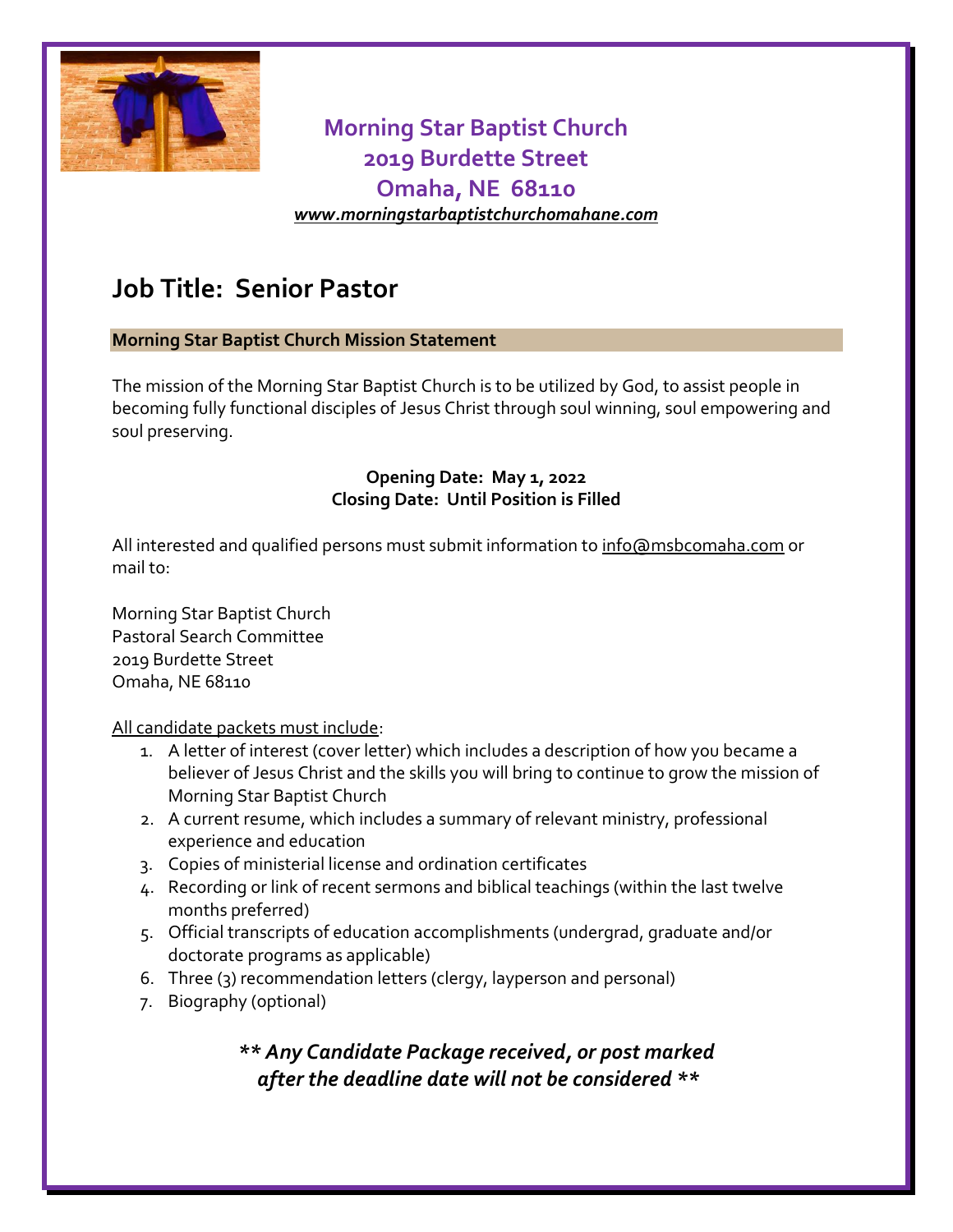**NOTE**: Missing information may not result in automatic disqualification, but will delay review of your packet information

Final candidates will be notified and asked to provide additional information later in the selection process. Final candidates must consent to a reference check, criminal history background check, drug screening test and credit/financial history review. (Performed by an outside agency for complete confidentiality).

All information presented will be treated as "Confidential". For additional information or questions, please submit your request to the Search Committee[: info@msbcomaha.com](mailto:pastoralsearch@msbcomaha.com)

\*\*\* NO PHONE CALLS PLEASE – The Morning Star Baptist Church office staff will re-direct you to the above email address if there are questions. \*\*\*

We offer a comprehensive benefit package that includes health insurance, vacation, retirement plan and conferences. Salary is commensurate with experience and skills.

#### **Required Education and Experience**

- Licensed and Ordained with the Baptist Denomination
- Minimum of three (3)years of senior level pastoral experience
- Leadership, planning and church administration skills
- Bachelor's Level Degree from an accredited school with an emphasis in Biblical/Theological Studies
- Embrace and teach Baptist doctrine
- Effective communicator in teaching and preaching the Word of God
- Heart for God's people and ability to help them grow in the knowledge of God
- Ability to grow the congregation spiritually and numerically
- Strong interpersonal leadership skills that demonstrate the ability to mentor members of all ages; and build viable relationships/connections within the church, staff and community.

#### **Preferred Education and Experience**

- Master's or Doctorate Level Degree from an accredited school
- Counseling and training experience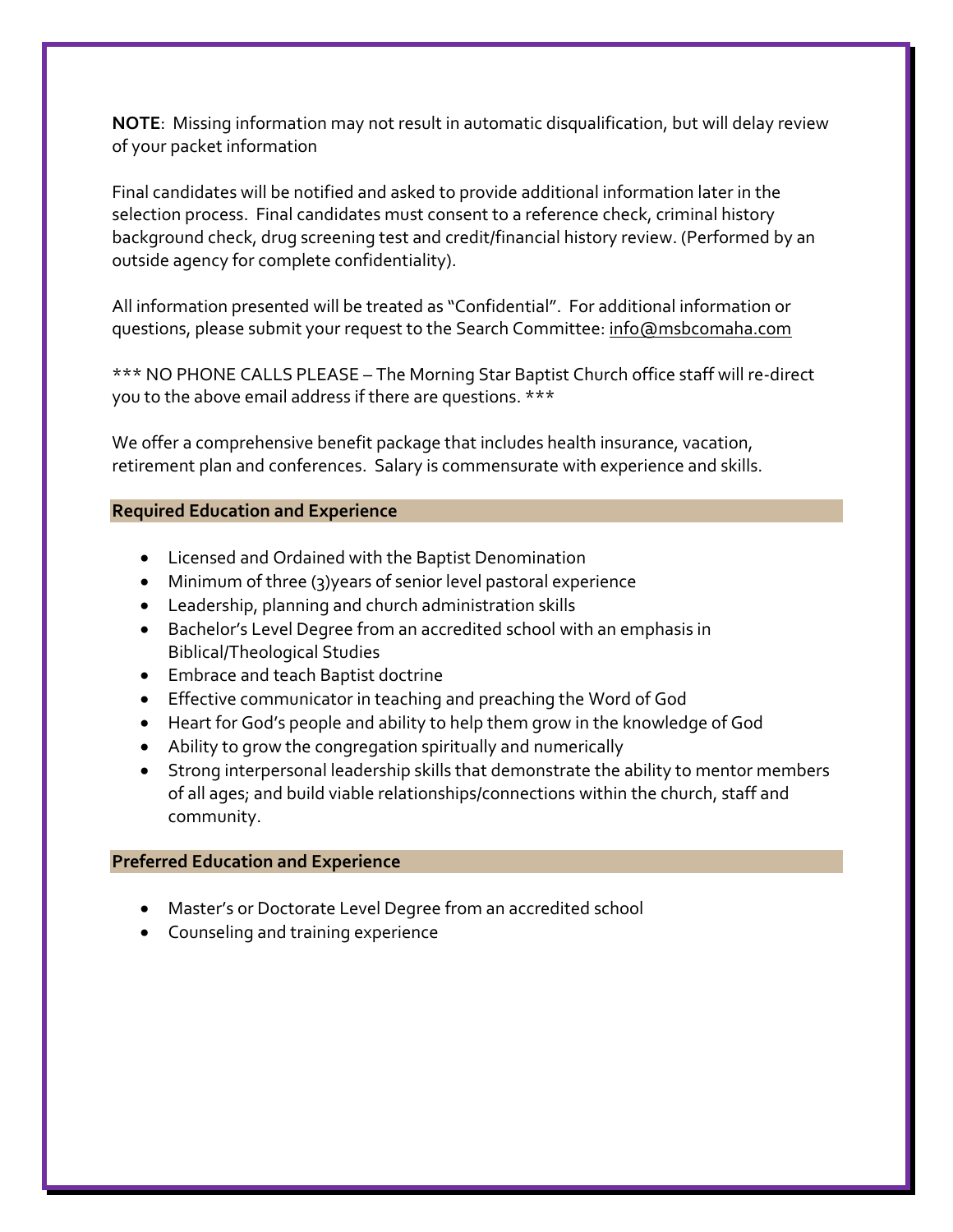

**Morning Star Baptist Church 2019 Burdette Street** *Omaha, NE 68110*

*[www.morningstarbaptistchurchomahane.com](http://www.morningstarbaptistchurchomahane.com/)*

## **Job Description**

#### Purpose:

The role of the Pastor is to oversee the life and direction of the church in collaboration with the Deacon Ministry. The Pastor will have a grasp on the purpose, values and strategy of the church. He must also possess the ability to align the Associate Ministers, Deacons, staff, key leaders and laypersons with its mission. The Pastor will offer leadership to the congregation together with the Deacons of the church. The Pastor will ensure that all practices, policies and ministry activities of the church are supported by its constitution and bylaws.

#### Key Responsibilities and Duties:

The Pastor is responsible for providing leadership and oversight to the ministry of the congregation at Morning Star Baptist Church (MSBC). The Pastor will have ownership to lead the planning and leadership of the church and will encourage people to become involved by using their time, talents and treasures in the support of MSBC ministries and community. The Pastor shall abide by the church by-laws and be ex-officio of all ministries. Additional duties include but are not limited to:

- 1. **Preaching and Teaching**: The Pastor will be the primary biblical teacher/preacher for worship services. The Pastor will also provide leadership in planning and executing the education programs and other programs in discipleship and ministry training in coordination with other ministers and layperson leaders by:
	- a. Leading Sunday worship services, delivering God's Word.
	- b. Creating and implementing weekly Bible Study and Sunday School curriculum in collaboration with the Christian Education Ministry
	- c. Leading and teaching Bible Studies, Classes and Seminars
- 2. **Strategic Leadership and Planning**: The Pastor is responsible for strategic planning and staff coordination in the execution of the church's purpose. The Pastor will define strategic goals and vision as a key leader among Deacons and Staff, and implement the plan by:
	- a. Coordinating/leading staff meetings and other activities to clarify and execute goals and objectives
	- b. Ensuring staffing, facilities and programs are effectively aligned to meet strategic goal